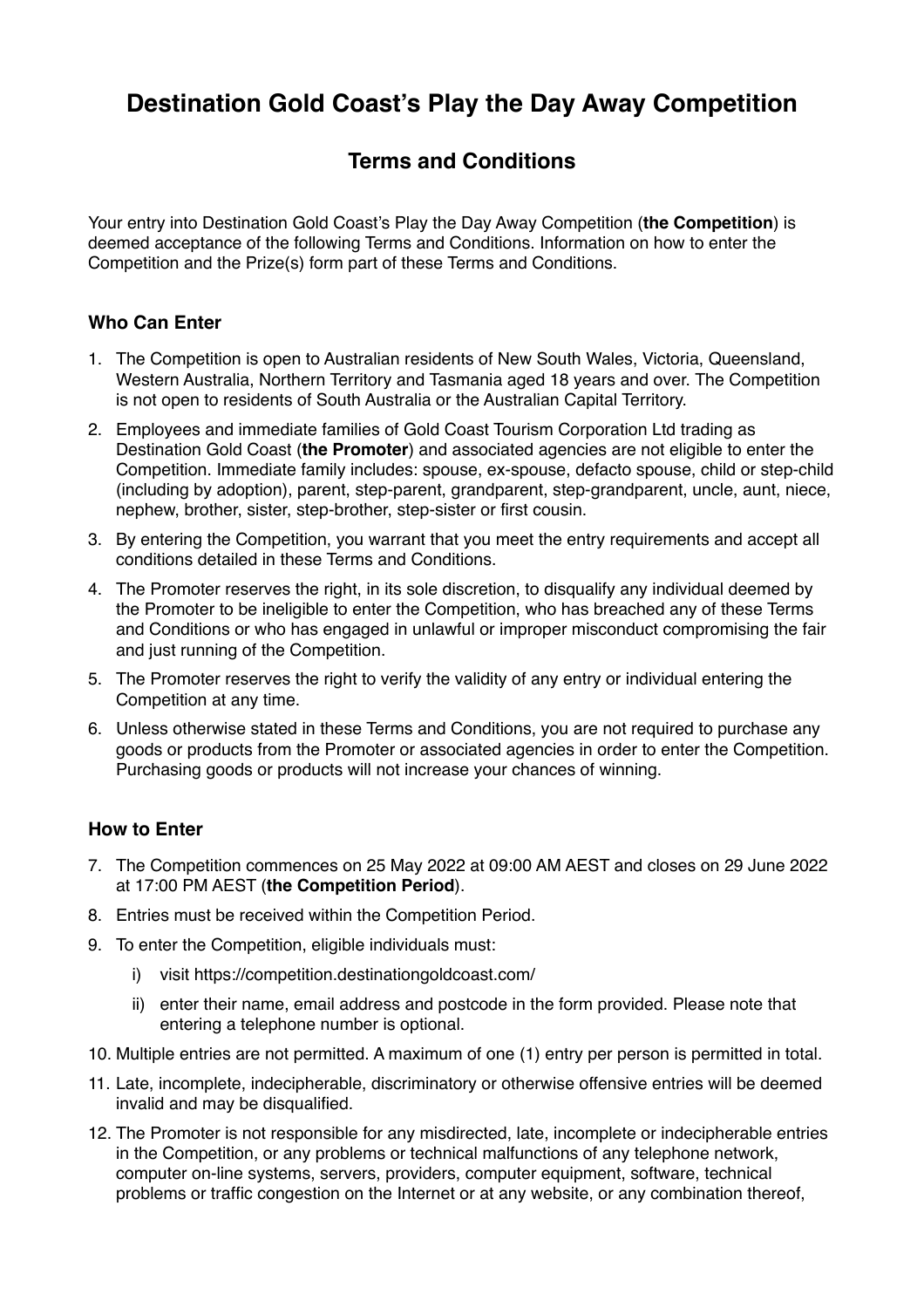including any injury or damage to entrant's or any other person's computer related to or resulting from participation in the Competition.

# **The Prize**

13. The Prize (**the Prize**) comprises of:

- One (1) Virgin Australia voucher to the value of \$1,500 AUD
- One (1) Pink Hotel voucher to the value of \$2,000 AUD
- One (1) Get Wet Surf School voucher to the value of \$500 AUD
- One (1) Movie World voucher to the value of \$400 AUD
- One (1) QT Hotel voucher to the value of \$250 AUD
- One (1) Southern Cross Tours voucher to the value of \$400 AUD
- One (1) Aquaduck voucher to the value of \$250 AUD
- One (1) Skypoint Climb voucher to the value of \$400 AUD
- One (1) Tropic voucher to the value of \$300 AUD
- One (1) Prepaid VISA card to the value of \$1,000 AUD
- 14. The total Prize pool is valued at \$7,000 AUD. The Prize, or any portion of the Prize, is not transferrable or exchangeable and cannot be redeemed for cash, unless otherwise stated or agreed by the Promoter. No compensation will be offered if the winner is unable to accept the Prize as stated.
- 15. Additional costs and any other ancillary costs resulting from acceptance of the Prize that are not stated as inclusions are not included as part of the Prize and are the responsibility of the winner. These may include, but are not limited to visa and passport applications, vaccinations additional taxes, additional transfers, travel insurance, incidentals, mini-bar, laundry, room service, telephone calls, additional spending money, additional meals and additional sightseeing or activities.
- 16. A credit card imprint or deposit may be required at check-in to hotels for all incidental charges not included as part of this Prize.
- 17. The promoter is not liable to pay any costs incurred by the prize winner as a direct or indirect result of the prize winner failing to obtain insurance(s).
- 18. The prize winner is responsible for compliance with any health, passport, visa and other requirements for travel. The prize winner is responsible for making themselves familiar with and for following the Australian Government's travel advisory and consular assistance advice available at [https://smartraveller.gov.au](https://smartraveller.gov.au/) as well as any local and state restrictions in place at the time of travel.
- 19. The Prize is subject to availability at the time of booking. The Promoter reserves the right to substitute any portion of the Prize for an alternative of equal or greater value in accordance with licensing and state regulations.
- 20. The Prize must be redeemed before 30 June 2023.

#### **The Prize Draw and Judging Process**

- 21. The Prize draw will take place at OrigamiGlobe, Clontarf QLD on 5 July 2022 at 11:00 AM AEST (**the Draw Date**).
- 22. The first valid entry to be drawn by computer-generated, random selection will be deemed the winner of the Competition (**the Prize Winner**).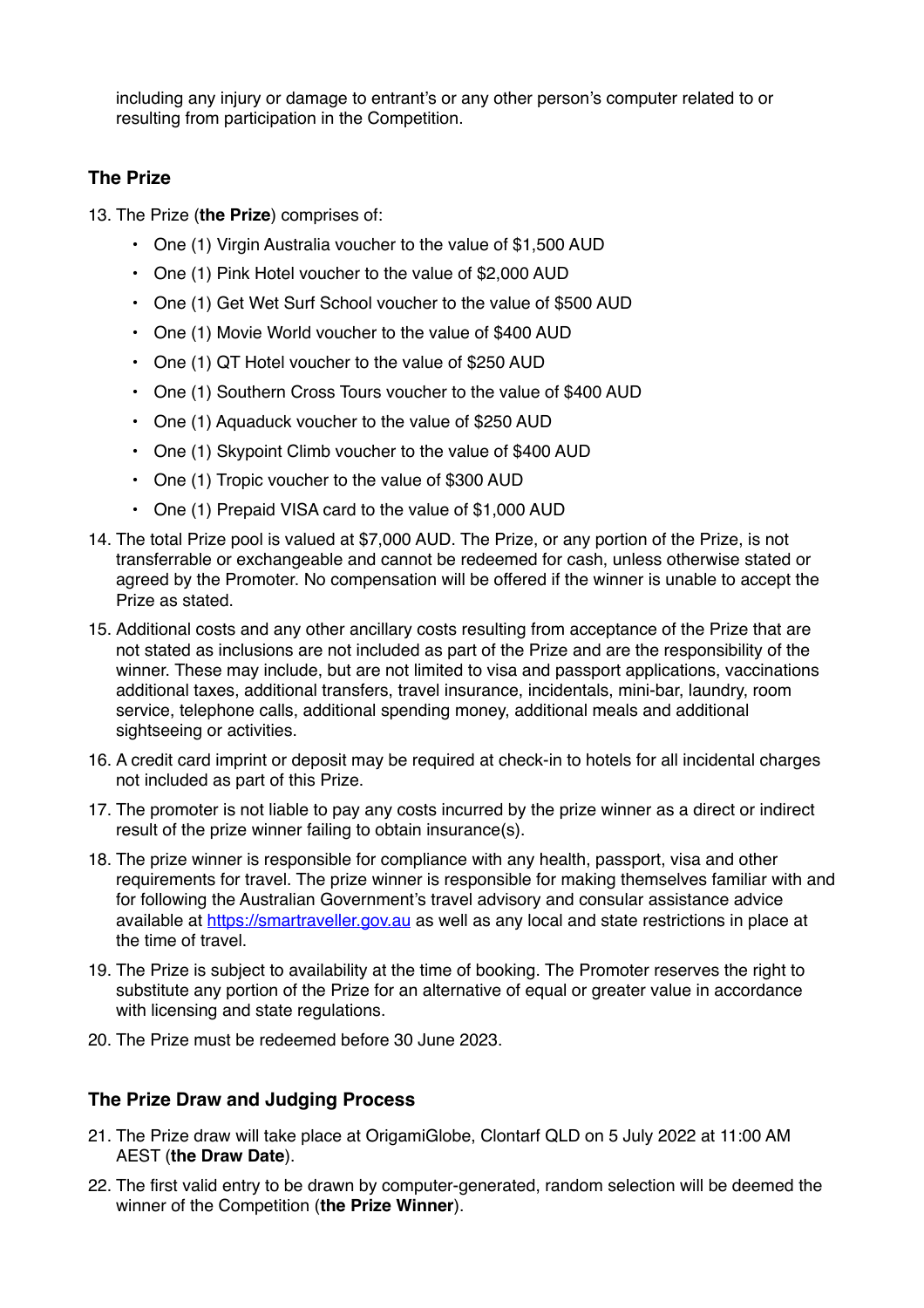- 23. The odds of winning the Prize will depend on the number of eligible entries submitted.
- 24. The Prize Winner will be notified via email and/or telephone within 24 hours of the Draw Date. Upon acceptance of the Prize, the Prize Winner's name will be published on the Promoter's website at https://competition.destinationgoldcoast.com/ and may be published on the Promoter's social media profiles.
- 25. The Prize must be claimed by the Prize Winner within 14 days of being notified.
- 26. If the Prize Winner does not claim their Prize within 14 days of the Draw Date, the Prize will be forfeited and a redraw will be conducted at OrigamiGlobe, Clontarf QLD on 28 July 2022 at 11:00 AM AEST to determine a valid Prize Winner. The new Prize Winner will be notified within two (2) days of the date of the redraw.
- 27. The Promoter's decision is final and no correspondence will be entered into.
- 28. Please note that third parties may also have terms and conditions that apply to the Prize. Prize Winners must review and agree to any terms and conditions provided by the third parties in order to redeem or participate in the Prize.

#### **Liability and Release**

- 29. Your entry into the Competition, confirms that you own all necessary rights to provide the intellectual property constituting your entry.
- 30. As a condition of entering the Competition, you hereby grant the Promoter, the supplier and their affiliates irrevocable, royalty-free rights to reproduce, modify and republish any material created as a result of entry into the Competition, including but not limited to your competition entry, photographs, sound recordings and video recordings and acknowledge you will not be entitled to any fee for such use.
- 31. Nothing in these Terms and Conditions limits, excludes or modifies or purports to limit, exclude or modify the statutory consumer guarantees as provided under the Competition and Consumer Act, as well as any other implied warranties under the ASIC Act or similar consumer protection laws in the States and Territories of Australia.
- 32. This promotion is in no way sponsored, endorsed or administered by, or associated with, Facebook and/or Instagram and the Prize Winner fully releases Facebook and/or Instagram from any liability.
- 33. The Prize Winner may be required to enter into a deed of release in the form prescribed by the Promoter. The Prize Winner acknowledges and agrees that a failure to enter into this deed may result in the Prize being forfeited.
- 34. The Competition is void where prohibited or restricted by law.

#### **Personal Information**

- 35. Any personal information submitted to the Promoters will be held in accordance with the Privacy Act 1998 (Cth). The Promoter may disclose personal information of entrants to suppliers and affiliates in order to administer or otherwise run the Competition.
- 36. Personal information collected during the Competition Period may be used for direct marketing purposes.
- 37. All personal information will be handled in accordance with the Promoter's Privacy Policy available here https://www.destinationgoldcoast.com/dgc-privacy.